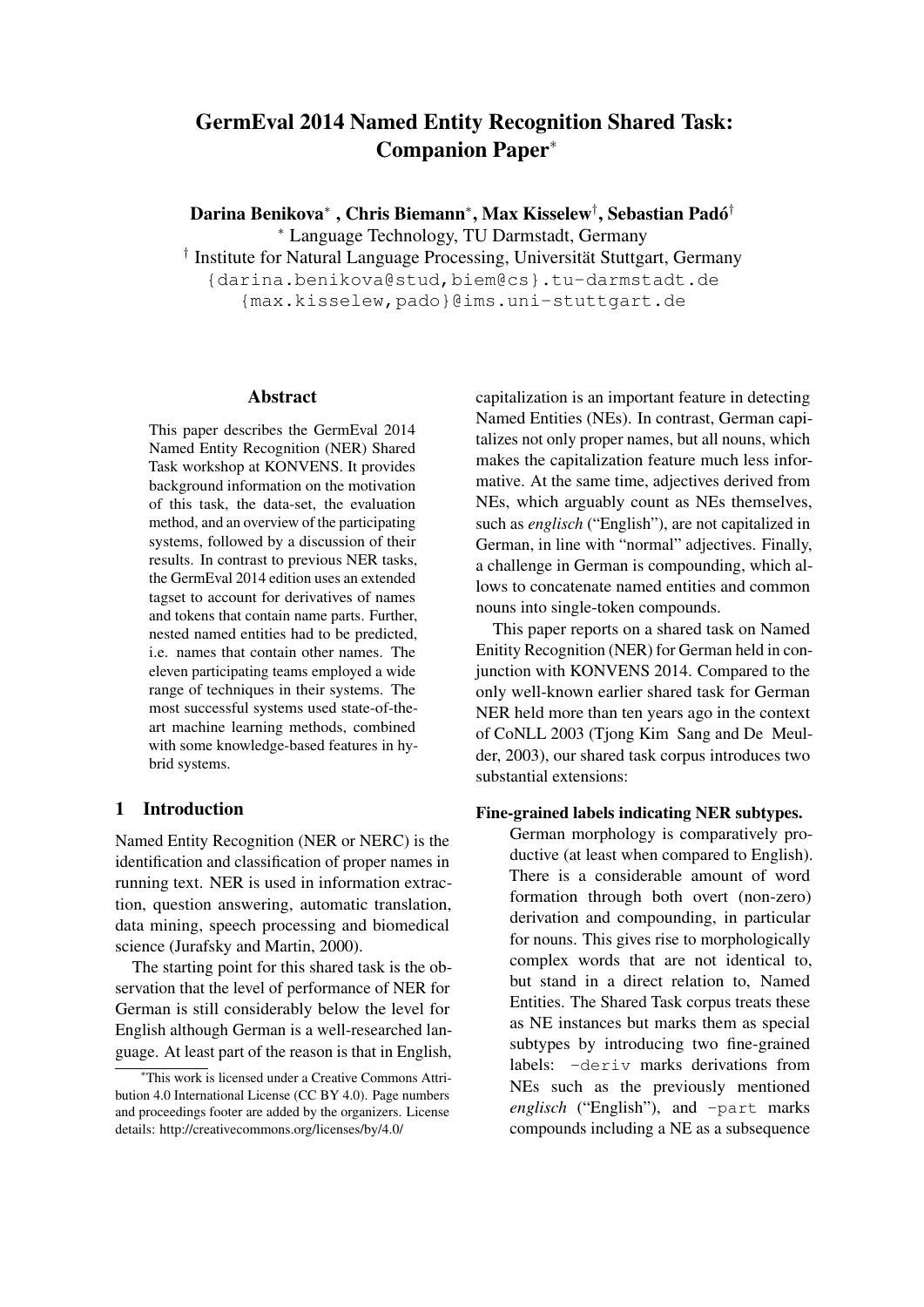*deutschlandweit* ("Germany-wide").

Embedded markables. Almost all extant corpora with Named Entity annotation assume that NE annotation is "flat", that is, each word in the text can form part of at most one NE chunk. Clearly, this is an oversimplification. Consider the noun phase *Technische Universität Darmstadt* ("Technical University (of) Darmstadt"). It denotes an organization (label ORG), but also holds another NE, *Darmstadt*, which is a location (label LOC). To account for such cases, the Shared Task corpus is annotated with two levels of Named Entities. It captures at least one level of smaller NEs being embedded in larger NEs.

In summary, we distinguish between 12 classes of NEs: four main classes PERson, LOCation, ORGanisation, and OTHer and their subclasses, annotated at two levels ("inner" and "outer" chunks). The challenge of this setup is that while it technically still allows a simple classification approach it introduces a recursive structure that calls for the application of more general machine learning or other automatically classifying methods that go beyond plain sequence tagging.

#### 2 Dataset

The data used for the GermEval 2014 NER Shared Task builds on the dataset annotated by (Benikova et al.,  $2014$ <sup>1</sup>. In this dataset, sentences taken from German Wikipedia articles and online news were used as a collection of citations, then annotated according to extended NoSta-D guidelines and eventually distributed under the CC-BY license<sup>2</sup>.

As already described above, those guidelines use four main categories with sub-structure and nesting. The dataset is distributed contains overall more than 31,000 sentences with over 590,000 tokens. Those were divided in the following way: the training set consists of 24,000 sentences, the development set of 2,200 sentences and the test set of 5,100 sentences. The test set labels were not

| Class              | A11    | Nested <sup>3</sup> |
|--------------------|--------|---------------------|
| Location           | 12,204 | 1,454               |
| Location deriv     | 4,412  | 808                 |
| Location part      | 713    | 39                  |
| Person             | 10,517 | 488                 |
| Person deriv       | 95     | 20                  |
| Person part        | 275    | 29                  |
| Organization       | 7,182  | 281                 |
| Organization deriv | 56     | 4                   |
| Organization part  | 1,077  | 9                   |
| Other              | 4,047  | 57                  |
| Other deriv        | 294    | 3                   |
| Other part         | 252    | 2                   |
| Total              | 41,124 | 3,194               |

Table 1: Distribution of classes in the entire dataset of 31,300 sentences. Counts differ slightly fron what was reported in (Benikova et al., 2014) due to correction of inconsistencies in June 2014.

available to the participants until after the deadline. The distribution of the categories over the whole dataset is shown in Table 1. Care was taken to ensure the even dispersion of the categories in the subsets.

The entire dataset contains over 41,000 NEs, about 7.8% of them embedded in other NEs (*nested* NEs), about 11.8% are derivations (*deriv*) and about 5.6% are parts of NEs concatenated with other words (*part*).

The tab-separated format used in this dataset is similar to the CoNLL-Format. As illustrated in Table 2, the format used in the dataset additionally contains token numbers per sentence in the first column and a comment line indicating source and data before each sentence. The second column contains the tokens. The third column encodes the outer NE spans, the fourth column the inner ones. The BIO-scheme was used in order to encode the NE spans. In our challenge, further nested columns were not considered.

### 3 Evaluation method

We defined four metrics for the shared task, but only one was used for the final evaluation ("official metric"). The others were used in order to gain more insight into the distinctions between the

<sup>&</sup>lt;sup>1</sup>The dataset was updated for this task to fix some inconsistencies.

<sup>&</sup>lt;sup>2</sup>This license allows to distribute, alter and mix the data in any possible way and to use it for any purpose, including commercial ones (see https://creativecommons.org/ licenses/by/3.0/de/).

<sup>&</sup>lt;sup>3</sup>These numbers include all occurrences on the second level, regardless of the class of the first level NE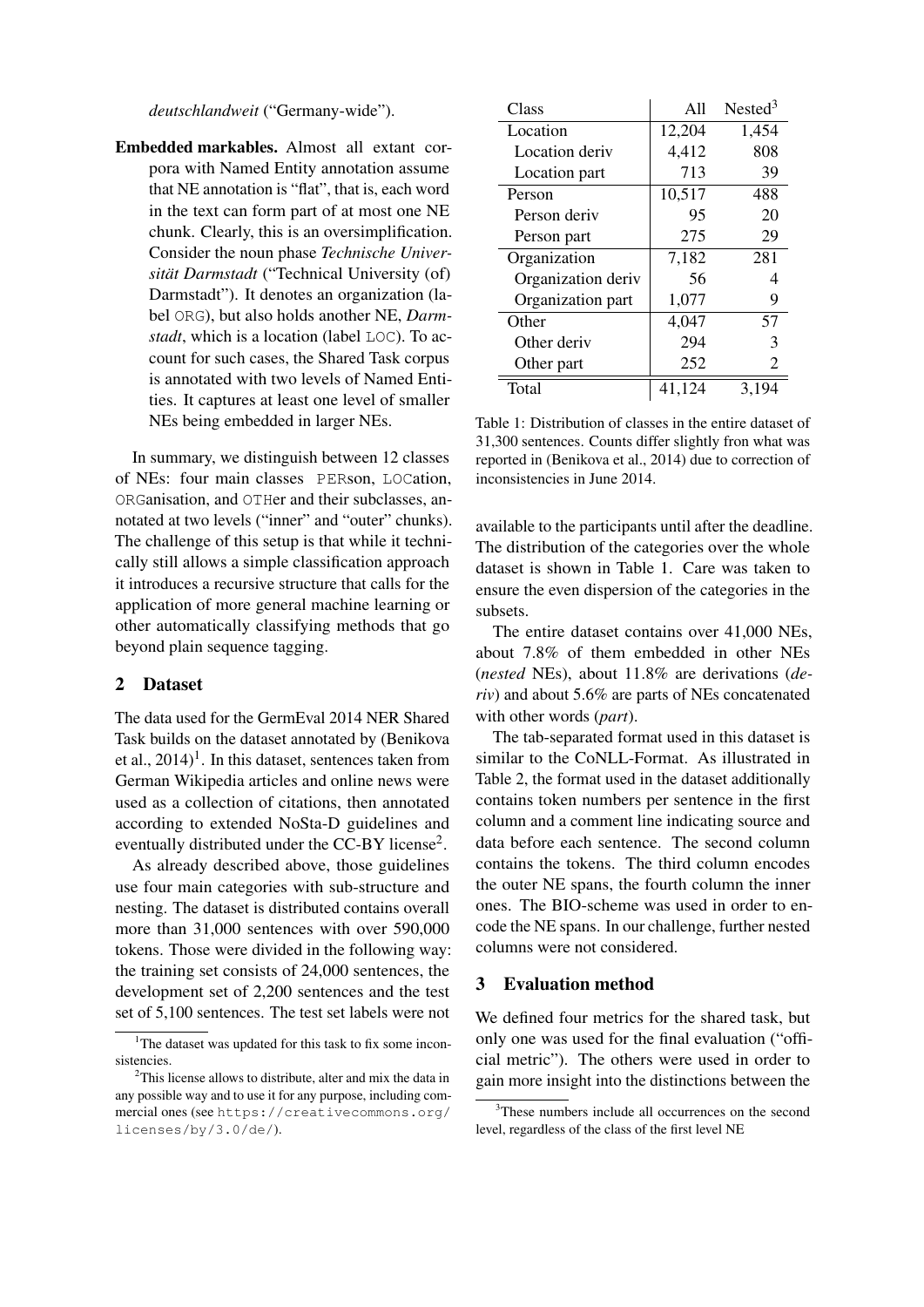| #              | http://de.wikipedia.org/wiki/Manfred_Korfmann |                  |                |
|----------------|-----------------------------------------------|------------------|----------------|
| 1              | Aufgrund                                      | O                | O              |
| 2              | seiner                                        | O                | $\overline{O}$ |
| 3              | Initiative                                    | $\overline{O}$   | $\overline{O}$ |
| $\overline{4}$ | fand                                          | $\overline{O}$   | $\overline{O}$ |
| 5              | 2001/2002                                     | $\overline{O}$   | $\mathcal{O}$  |
| 6              | in                                            | $\Omega$         | $\overline{O}$ |
| 7              | Stuttgart                                     | <b>B-LOC</b>     | $\overline{O}$ |
| 8              |                                               | $\overline{O}$   | $\mathcal{O}$  |
| 9              | Braunschweig                                  | <b>B-LOC</b>     | $\mathcal{O}$  |
| 10             | und                                           | $\overline{O}$   | $\overline{O}$ |
| 11             | Bonn                                          | <b>B-LOC</b>     | $\overline{O}$ |
| 12             | eine                                          | O                | $\mathcal{O}$  |
| 13             | große                                         | $\overline{O}$   | $\overline{O}$ |
| 14             | und                                           | $\overline{O}$   | $\overline{O}$ |
| 15             | publizistisch                                 | $\overline{O}$   | $\overline{O}$ |
| 16             | vielbeachtete                                 | $\overline{O}$   | $\overline{O}$ |
| 17             | Troia-Ausstellung                             | <b>B-LOCpart</b> | $\overline{O}$ |
| 18             | statt                                         | O                | $\mathcal{O}$  |
| 19             | ,                                             | $\overline{O}$   | $\overline{O}$ |
| 20             | ٠,                                            | $\overline{O}$   | $\overline{O}$ |
| 21             | Troia                                         | <b>B-OTH</b>     | <b>B-LOC</b>   |
| 22             |                                               | I-OTH            | O              |
| 23             | Traum                                         | I-OTH            | $\overline{O}$ |
| 24             | und                                           | I-OTH            | O              |
| 25             | Wirklichkeit                                  | I-OTH            | $\mathcal{O}$  |
| 26             | ,,                                            | O                | $\overline{O}$ |
| 27             |                                               | $\overline{O}$   | $\overline{O}$ |

Table 2: Data format illustration. The example sentence contains five named entities: the locations "Stuttgart", "Braunschweig" and "Bonn", the noun including a location part "Troia"-Ausstellung, and the title of the event, "Troia - Traum und Wirklichkeit", which contains the embedded location "Troia". (Benikova et al., 2014)

different systems.

We follow the pattern of previous evaluation in NER shared tasks using non-recursive data, which used the standard precision, recall and  $F_1$  score metrics, using each individual markable as a datapoint in the  $P/R$  calculation. Let  $P$  denote the set of NE chunks predicted by a model and G the set of gold standard chunks. Precision, Recall, and  $F_1$  are usually computed on the basis of of true positives and false positives and negatives, defined by set theoretic operations, e.g.  $TP = P \cap G$ which in turn build on the definition of matches between predicted chunks and gold standard chunks. Normally, strict match is assumed:  $p == q$  iff  $label(p) = label(g)$  and  $span(p) = span(g)$ .

We would like to retain precision and recall

as evaluation measures but need to redefine their computation to account for the nested nature of the data. Let  $P_1$  and  $G_1$  denote the set of all "firstlevel"/"outer" NEs (and  $P_2$  and  $G_2$  denote the set of all "second-level"/"inner" NEs in the predictions and in the gold standard, respectively.

# 3.1 Metric 1: Strict, Combined Evaluation (Official Metric)

The most straightforward evaluation treats firstlevel and second-level NEs individually and independently. This can be modeled by combining  $G$  and  $P$  across levels, but taking the level into account in the match definition:

$$
P = P_1 \cup P_2
$$
  
\n
$$
G = G_1 \cup G_2
$$
  
\n
$$
p == g \text{ iff } label(p) = label(g) \text{ and }
$$
  
\n
$$
span(p) = span(g) \text{ and }
$$
  
\n
$$
level(p) = level(g)
$$

Thus, this metric distinguishes all 12 labels (4 NE types, each in base, deriv and part varieties) and treats all markables on a par. It is used to determine the overall ranking of the systems in this challenge.

## 3.2 Metric 2: Loose, Combined Evaluation

Metric 2 again treats each NE individually but we collapse the label subtypes (base, deriv, part) so that a match on the base NE class is sufficient. For example, PER matches PERderiv:

$$
P = P_1 \cup P_2
$$
  
\n
$$
G = G_1 \cup G_2
$$
  
\n
$$
p == g \text{ iff } baseLabel(p) = baseLabel(g) \text{ and }
$$
  
\n
$$
span(p) = span(g) \text{ and }
$$
  
\n
$$
level(p) = level(g)
$$

This metric is useful to quantify the quality of systems at a coarse-grained level. It also makes the scores better comparable to previous NER evaluations, which have mostly used only four labels.

### 3.3 Metric 3: Strict, Separate Evaluation

Finally, this evaluation computes two sets of P/R/F1 values, one for  $G_1/P_1$  and one for  $G_2/P_2$ . This metric considers the first-level and secondlevel markables separately which allows us to see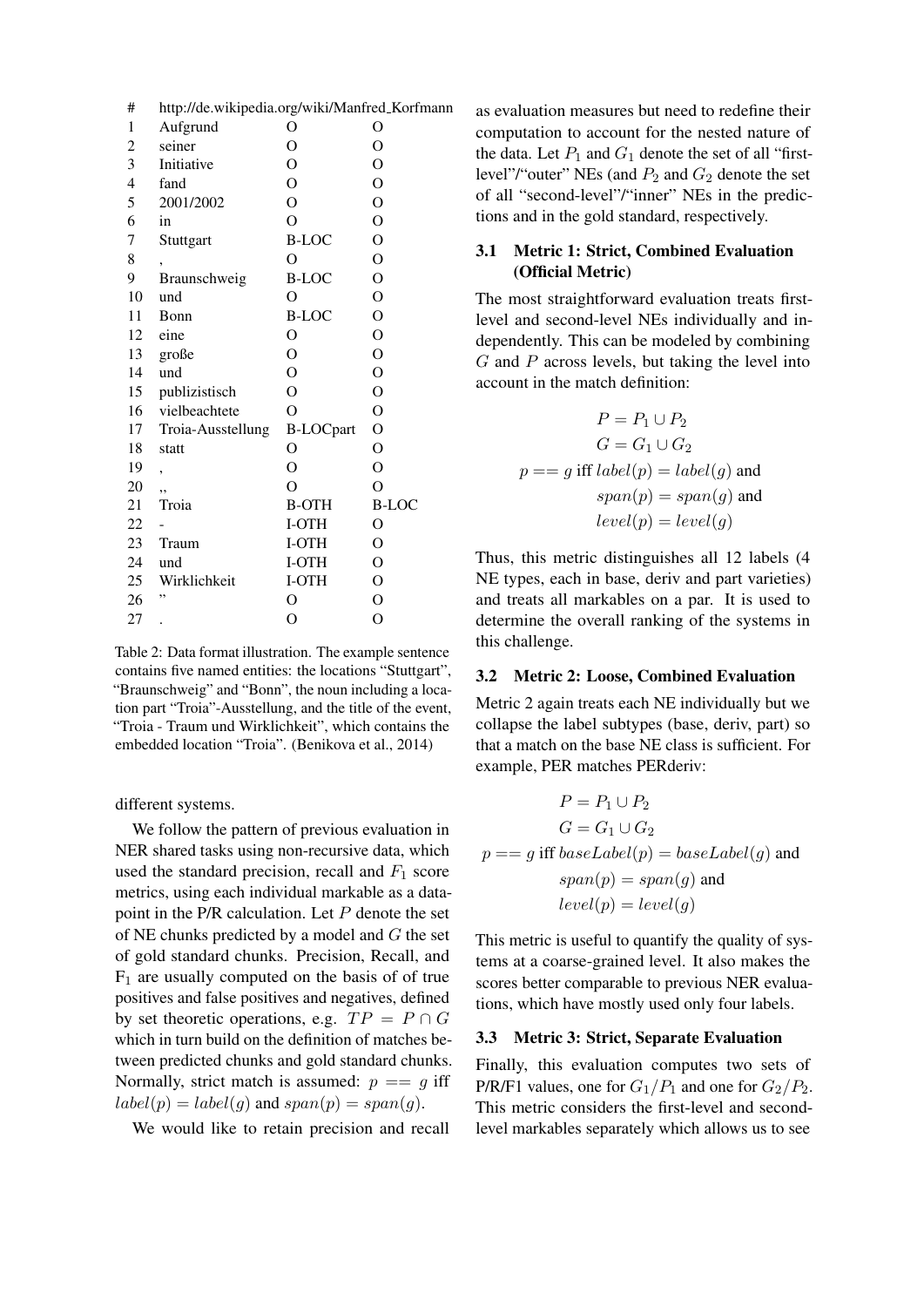| <b>System ID</b>  | <b>Institution</b>  |
|-------------------|---------------------|
| <b>Nessy</b>      | <b>LMU</b> Munich   |
| <b>NERU</b>       | LMU Munich          |
| <b>HATNER</b>     | LMU Munich          |
| <b>DRIM</b>       | LMU Munich          |
| ExB               | $ExB$ GmbH          |
| <b>BECREATIVE</b> | LMU Munich          |
| <b>PL</b> sNER    | <b>TU Darmstadt</b> |
| mXS               | University of Tours |
| <b>MoSTNER</b>    | Marmara University  |
| Earlytracks       | EarlyTracks S.A.    |
| UKP               | TU Darmstadt        |

Table 3: Participants of the GermEval 2014 shared task.

how well systems do on first-level vs. second-level markables individually. It uses strict matching of labels, and thus uses exactly the traditional match definition (cf. the beginning of Section 3).

# 4 Participating systems

11 teams listed in Table 3 participated in the Germ-Eval 2014 challenge. In the first subsection their general approaches will be discussed. The second subsection will present the variety of features that was used by the systems. Although many teams experimented with other methods and features, only those used by the respective final system will be mentioned here.

## 4.1 Methods used by the participants

Table 4 shows the different approaches the teams used for their NER systems. The first two columns describe handcrafted rules or gazetteer queries as an individual processing step, when not used merely as a feature in the overall system.

The NERU (Weber and Pötzl, 2014) system uses handcrafted rules made individually for the classes PERson, LOCation and ORGanization. Hence it is the only participating system not using any machine learning (ML).

The table shows that four systems (Nessy (Hermann et al., 2014), HATNER (Bobkova et al., 2014), EarlyTracks (Watrin et al., 2014), and BE-CREATIVE (Dreer et al., 2014)) use a hybrid approach, combining a ML method with handcrafted rules or gazetteer queries. All three systems use

| System              | HR | GO. |   |       | NB ME SVM CRF |   | NN |
|---------------------|----|-----|---|-------|---------------|---|----|
| <b>NERU</b>         | X  |     |   |       |               |   |    |
| <b>Nessy</b>        | X  |     | X |       |               |   |    |
| <b>HATNER</b>       | X  |     |   | X     |               |   |    |
| <b>DRIM</b>         |    |     |   |       | X             |   |    |
| EarlyTracks         | X  | X   |   |       |               | X |    |
| ExB                 |    |     |   | $X^4$ |               | X |    |
| <b>BECREATIVE</b>   |    | X   | X |       |               |   |    |
| PL <sub>s</sub> NER |    |     |   |       |               |   | X  |
| mXS                 |    |     |   | X     |               |   |    |
| <b>MoSTNER</b>      |    |     |   |       |               | X |    |
| <b>UKP</b>          |    |     |   |       |               |   |    |

Table 4: Methods used by participating systems  $HR = \text{handcrafted rules}$ ,  $GO = \text{gazetteer queries}$ , NB  $=$  Naïve Bayes, ME  $=$  Maximum Entropy, SVM  $=$ Support Vector Machine, CRF = Conditional Random Field and NN = Neural Networks/Word Embeddings

ML in the first step of their classification and some sort of gazetteer look-up as a post-processing step. Both Nessy and BECREATIVE use NB in the first step of their system, whereas HATNER uses ME. Nessy and HATNER do so only for the part and deriv classification using handcrafted rules.

The goal of the ExB group (Hänig et al.,  $2014$ ) was to build a system that runs efficiently on mobile devices. They experimented with different ML mechanisms. The result of their experiment was that the system that found more correct NEs made use of CRFs, but recommend to use ME in situations where resources are limited.

All other groups decided for one ML mechanism only. DRIM (Capsamun et al., 2014) uses SVM, ExB Group, and MoSTNER (Schüller, 2014) use CRF, and PLsNER (Nam, 2014) and UKP (Reimers et al., 2014) use NN.

## 4.2 Features used by the participating systems

Table 5 displays the types of features used by the participating systems. As NERU used gazetteers for its handwritten rules, it made no use of any other features. As shown, all systems except PLsNER made use of gazetteers and POS-tags.

## 5 Discussion of results

This section provides and discusses the results of the submitted systems.

#### 5.1 Analysis by official metric (M1)

Table 6 shows the results of the systems in terms of M1, the official metric. For the sake of clarity, we

<sup>&</sup>lt;sup>4</sup>More efficient, but lower prediction quality than CRF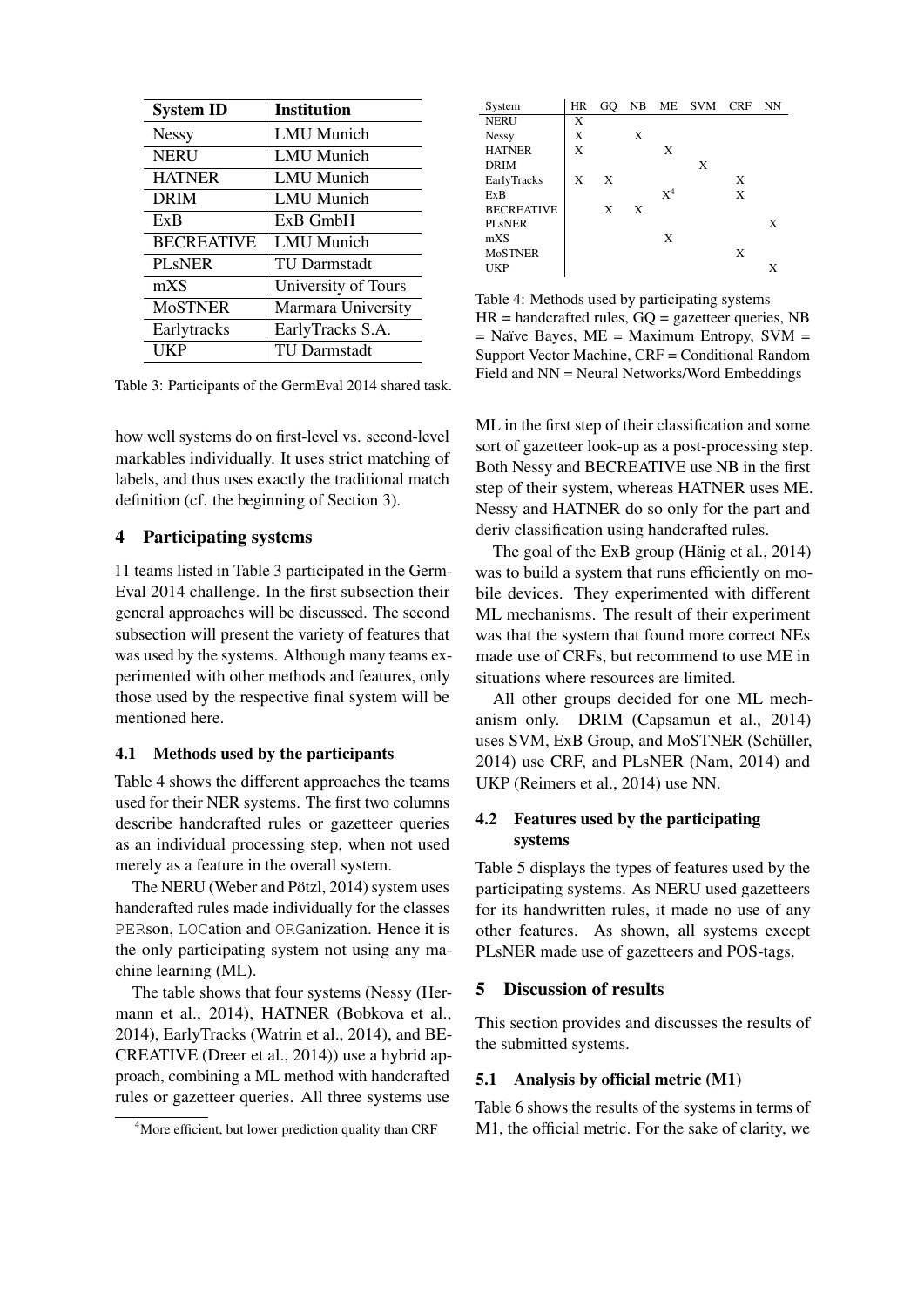| System            | G | POS |   |   |   |   |   |   |   |   |   | tok NE-n cap NE lem 1st last tok-n #span POS-n char |   | WS | KW | SeC SiC |   | WE |
|-------------------|---|-----|---|---|---|---|---|---|---|---|---|-----------------------------------------------------|---|----|----|---------|---|----|
| <b>NERU</b>       | Χ |     |   |   |   |   |   |   |   |   |   |                                                     |   |    |    |         |   |    |
| <b>Nessy</b>      | X | X   | Х | Х | Х | X | х | X | X | X | X |                                                     |   |    |    |         |   |    |
| <b>HATNER</b>     | Χ | X   | X |   |   |   | Χ |   |   | X |   | Χ                                                   |   |    |    |         |   |    |
| <b>DRIM</b>       | X | X   | X |   |   |   | X |   |   | X |   |                                                     | X | X  | X  |         |   |    |
| EarlyTracks       | X | X   | Χ |   | X |   |   |   |   | X |   | X                                                   | X | Χ  |    | X       |   |    |
| ExB Group         | Χ | X   | Х |   |   |   |   |   |   |   |   |                                                     | X | X  |    |         | X |    |
| <b>BECREATIVE</b> | X | X   | X |   | X |   | X |   |   | Χ |   |                                                     |   |    |    |         |   |    |
| <b>PLsNER</b>     |   |     | X |   | X | X |   |   |   |   |   |                                                     |   |    |    |         |   | X  |
| mXS               | X | X   | X |   |   |   | Х |   |   |   |   |                                                     |   |    |    |         |   |    |
| <b>MoSTNER</b>    | X | X   | X |   |   |   |   |   |   | X |   | X                                                   | Х |    |    |         | X |    |
| <b>UKP</b>        | X | X   |   |   | Х |   |   |   |   |   |   |                                                     | Х |    |    |         |   | Χ  |

Table 5: Features used by systems.  $G =$  gazetteers, POS = part of speech, tok = token, NE-n = NE n-gram, cap = capitalization, lem = lemma, 1st = first word in span, last = last word in span, tok-n = token n-gram, #span = number of tokens in span, POS-n = POS n-gram, char = character-level, including affixes, n-grams, decompounding, WS = word shape, KW=keywords, SeC = semantic class,  $SiC$  = similarity clusters, WE = word embeddings

only show the best run submitted for each system, since our analysis has found that the within-system variance across runs is quite small compared to the between-system variance. The table is sorted according to  $F_1$  measure.

It is clearly visible that the systems fall into three tiers: one top tier (ExB, UKP) with F-Scores between 75 and 77; a middle tier (PLsNER, MoST-NER, Earlystracks, DRIM) with F-Scores between 69 and 72; and a third tier with lower F-Scores.

The overall winner is the ExB system. Its victory is mostly due to its excellent recall of almost 4 points higher than that of the next-best system, while its precision is close to, albeit above, the median. Overall, all systems have a considerably higher precision that recall. We interpret this as an indication of the important role of successful *generalization* from the training data to novel, potentially different test data. The systems that were most successful in this generalization were the overall most successful systems in the shared task. Conversely, the system with the highest precision, mXS, does not fare well overall precisely due to its comparatively low recall.

Impact of Methods. Following up on the analysis from Section 4.1, we observe that purely rule-based systems and systems relying heavily on gazetteer queries could not reach competitive performance. In line with general trends in the field, it seems to be beneficial to rather plug in rules, lists and language-specific extractors as features in a machine learning framework than using them verbatim. As for machine learning methods, simple classification approaches that do not exploit

| <b>System</b>     | <b>Precision</b> | <b>Recall</b> | $\mathbf{F}_1$ |
|-------------------|------------------|---------------|----------------|
| ExB               | 78.07            | 74.75         | 76.38          |
| <b>UKP</b>        | 79.54            | 71.10         | 75.09          |
| <b>MoSTNER</b>    | 79.20            | 65.31         | 71.59          |
| Earlytracks       | 79.92            | 64.65         | 71.48          |
| <b>PL</b> sNER    | 76.76            | 66.16         | 71.06          |
| <b>DRIM</b>       | 76.71            | 63.25         | 69.33          |
| mXS               | 80.62            | 50.89         | 62.39          |
| <b>Nessy</b>      | 63.57            | 54.65         | 58.78          |
| <b>NERU</b>       | 62.57            | 48.35         | 54.55          |
| <b>HATNER</b>     | 65.62            | 43.21         | 52.11          |
| <b>BECREATIVE</b> | 40.14            | 34.71         | 37.23          |
| Median            | 76.71            | 63.25         | 69.33          |

Table 6: Precision, Recall, and  $F_1$  for Metric 1 on the test set (official ranking)

information about interdependencies among datapoints are substantially outperformed by CRFs and Neural Networks. See (Hänig et al., 2014) for a direct comparison between ME and CRF using the same features.

Impact of features. Building on the results of Section 4.2, we observe that the three best systems have a comparatively small overlap in features: their intersection contains gazetteer-based, POS-level and character-level features. While gazetteers and parts of speech are used by nearly all the participating systems, the character-level features warrant further exploration. The best system, ExB, used several character query-based features in order to find sequences that are characteristic for NE classes, e.g. *-stadt*, *-hausen* or *-ingen*, which are typical endings for German cities. The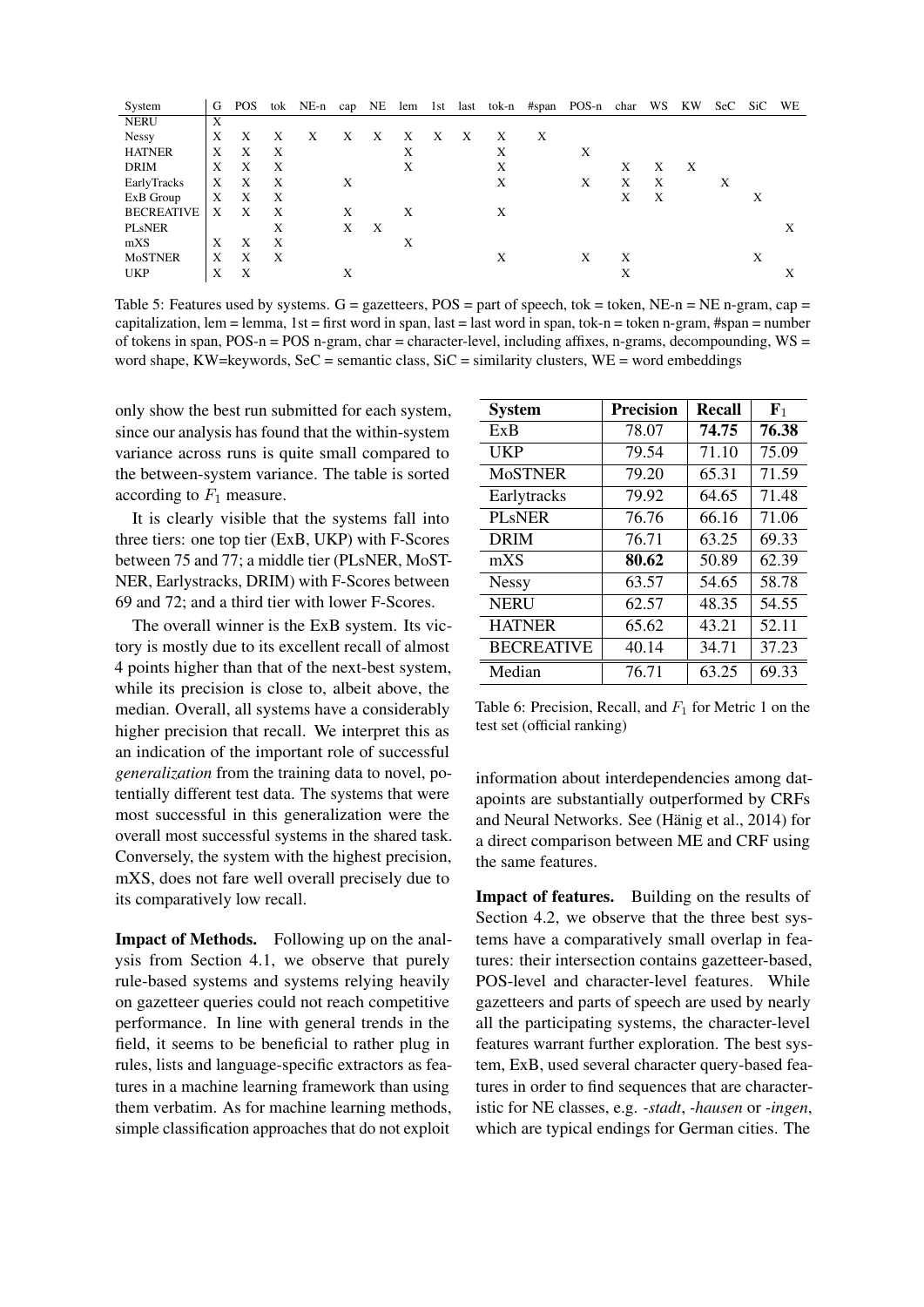| <b>System</b>     | <b>Precision</b> | <b>Recall</b> | $\mathbf{F}_1$ |
|-------------------|------------------|---------------|----------------|
| ExB               | 78.85            | 75.50         | 77.14          |
| <b>UKP</b>        | 80.41            | 71.88         | 75.91          |
| <b>PL</b> sNER    | 78.09            | 67.31         | 72.30          |
| <b>MoSTNER</b>    | 79.94            | 65.92         | 72.26          |
| Earlytracks       | 80.55            | 65.16         | 72.04          |
| <b>DRIM</b>       | 77.53            | 63.92         | 70.07          |
| mXS               | 81.21            | 51.26         | 62.85          |
| <b>Nessy</b>      | 64.34            | 55.31         | 59.48          |
| <b>NERU</b>       | 63.61            | 49.16         | 55.46          |
| <b>HATNER</b>     | 66.19            | 43.58         | 52.56          |
| <b>BECREATIVE</b> | 40.78            | 35.26         | 37.82          |

Table 7: Precision, Recall, and  $F_1$  for Metric 2 (subtypes *base*, *deriv* and *part* collapsed

MoSTNER system used Morphisto (Schmid et al., 2004; Zielinski and Simon, 2008) in order to divide tokens into morphological units at character level, which also may have categorized NE specific affixes. These morphological features can be understood as contributing to the generalization aspect outlined above.

The same is true for the use of *semantic* generalization features, which also can be found in different realizations in each of the three best system. Each used at least one high-level semantic feature, such as *Similarity Clusters* or *Word Embeddings*, that were rarely used by other systems. These features are computed in an unsupervised fashion on large corpora and alleviate sparsity by informing the system about words not found in the training set via their similarity to known words – be it as clusters of the vocabulary (MoSTNER, ExB) or vector representations (UKP, PLsNER). The use of simple semantic generalization to improve recall for NER was demonstrated in previous work (Biemann et al., 2007; Finkel and Manning, 2009; Faruqui and Pado, 2010). ´

### 5.2 Analysis by "loose metric" (M2)

Table 7 shows the evaluation results for the Metric 2 which does not distinguish between label subtypes.

Our main observation regarding Metric 2 is that the results are very similar to Metric 1. The three tiers can be identified exactly as for Metric 1, and the ordering in Tiers 1 and 3 is in fact identical. The only reordering takes place in Tier 2, where

the differences among systems are so small  $\langle \langle .5\% \rangle$  $F_1$ ) that this is not surprising. In absolute terms, systems typically do between .5% and 1% F-Score better on M2 than on M1, an improvement equally spread between higher precision and recall scores. Our conclusion is that the subtypes do not constitute a major challenge in the data.

Given that the M2 (four-class) results are most comparable to previous work on four-class NER, it is interesting to note that the best results of this challenge are quite close to the best reported results on the other prominent German dataset, the CoNLL 2003 newswire dataset. It is a question of further work to what extent this is a glass ceiling effect connected to, e.g., annotation reliability.

#### 5.3 Per-Level Analysis (M3)

Finally, Table 8 shows the results according to Metric 3, that is, separately for inner and outer level NEs.

Across all systems, we see a noticeably worse performance on second-level NEs: the best  $F_1$  on first-level NEs is 79, the best one on second-level NEs is 49. The more general observation is that first- and second-level NEs behave substantially differently. On first-level NEs, precision and recall are fairly balanced for most systems, with a somewhat higher precision. This is reflected in the maximum values reached: 82 points precision and 77 points recall, respectively. On second-level NEs, precision tends to be much higher than recall for many systems, often twice as high or even more. The maximum values obtained are 70 points precision and 41 points recall.

Another interesting finding is that the overall best system, ExB, is the best system for first-level NEs by a margin of over  $2\%$  F<sub>1</sub> (79% vs. 77%). In contrast, it is merely the median system on second-level NEs (43%) and performs more than five points  $F_1$  below the best system, UKP (49%). Among all systems, UKP performs most consistently across first- and second-level NEs, obtaining second place on both levels. On the second level, is closely pursued by the Earlytracks system which shows a very high precision on second-level NEs (70%) but is hampered by a low recall  $(37\%)$ , resulting on an overall F-Score of 48%.

It is an open question for future analysis to what extent the large differences between first-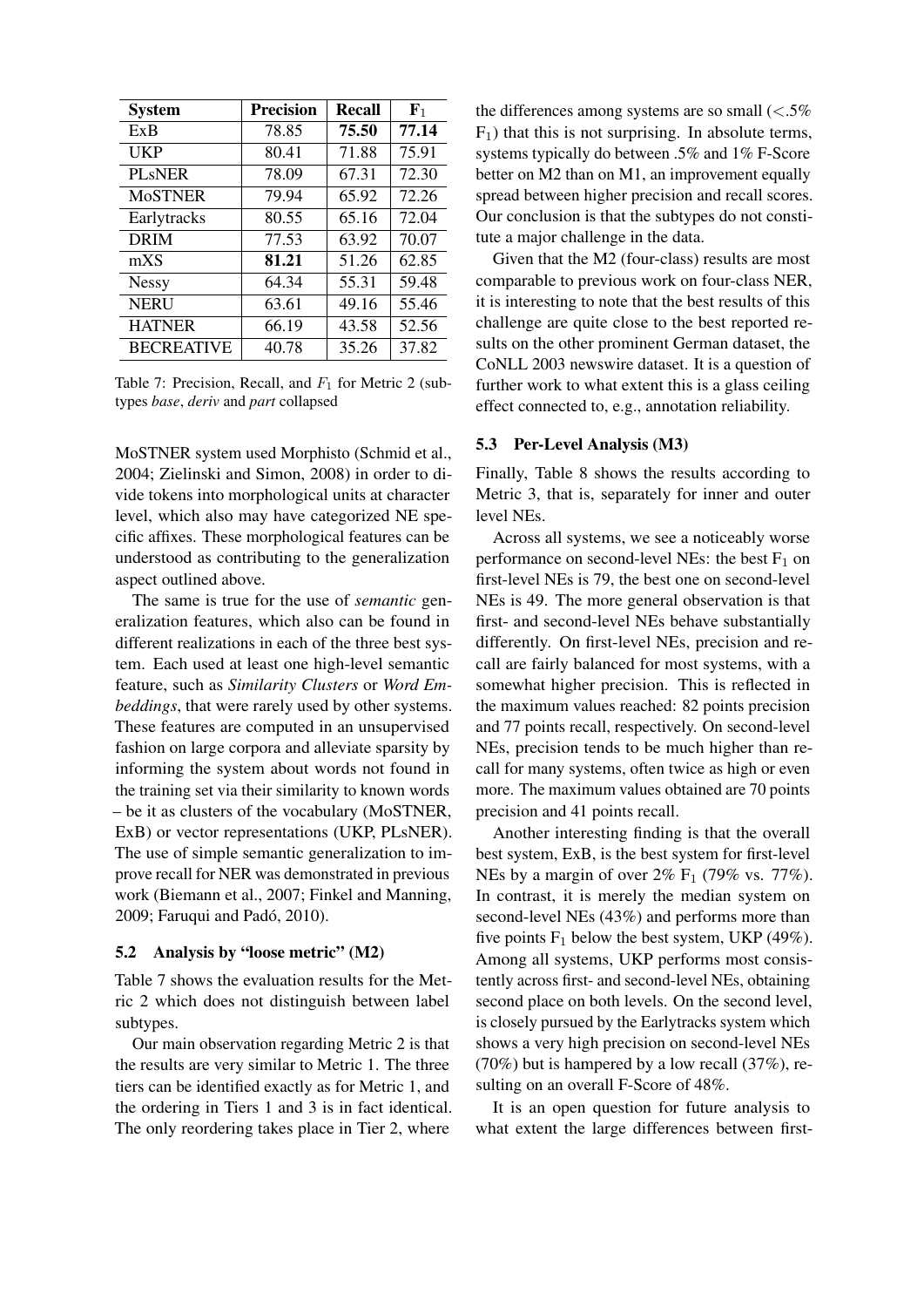|                   |                  | <b>First-level NEs</b> |             | <b>Second-level NEs</b> |               |          |  |  |  |
|-------------------|------------------|------------------------|-------------|-------------------------|---------------|----------|--|--|--|
| <b>System</b>     | <b>Precision</b> | <b>Recall</b>          | ${\bf F}_1$ | <b>Precision</b>        | <b>Recall</b> | $F_1$    |  |  |  |
| ExB               | 80.67            | 77.55                  | 79.08       | 45.20                   | 41.17         | 43.09    |  |  |  |
| UKP               | 79.90            | 74.13                  | 76.91       | 58.74                   | 41.75         | 48.81    |  |  |  |
| <b>MoSTNER</b>    | 79.71            | 67.74                  | 73.24       | 69.14                   | 36.12         | 47.45    |  |  |  |
| Earlytracks       | 80.44            | 66.98                  | 73.10       | 70.00                   | 36.70         | 48.15    |  |  |  |
| <b>PL</b> sNER    | 77.93            | 68.52                  | 72.92       | 57.86                   | 37.86         | 45.77    |  |  |  |
| <b>DRIM</b>       | 77.27            | 65.93                  | 71.15       | 64.78                   | 31.07         | 41.99    |  |  |  |
| mXS               | 81.90            | 53.63                  | 64.81       | 51.67                   | 18.06         | 26.76    |  |  |  |
| <b>Nessy</b>      | 64.83            | 56.93                  | 60.62       | 42.86                   | 27.38         | 33.41    |  |  |  |
| <b>NERU</b>       | 63.67            | 51.33                  | 56.84       | 33.85                   | 12.62         | 18.39    |  |  |  |
| <b>HATNER</b>     | 72.88            | 44.14                  | 54.98       | 24.81                   | 32.04         | 27.97    |  |  |  |
| <b>BECREATIVE</b> | 40.14            | 37.60                  | 38.83       | 0                       | $\Omega$      | $\Omega$ |  |  |  |

Table 8: Precision, Recall and  $F_1$  for Metric 3, computed separately for first-level NEs and second-level NEs. Systems ranked according to  $F_1$  on first-level NEs.

and second-level NEs reflect actual differences in difficulty (i.e., embedded NEs are more difficult to capture) and to what extent they are simply a result of the substantially smaller number of training examples (compare Table 1).

#### 5.4 Per-NE Type Analysis

Finally, Table 9 shows the  $F_1$  scores of the three best systems on the four NE classes from the data. All systems show the same patterns: best performance on PERson, followed by LOCation, ORGanization and finally on OTHer. The differences between PERson and LOCation are nonexistant to small  $(2\%)$  while they perform substantially worse on ORG and again substantially worse on OTH. Again, it is interesting to compare the two top systems, ExB and UKP: UKP does slightly better on PER and LOC, the two most frequent classes (cf. Table 1), while ExB excels significantly for the two minority classes ORG and OTH. This complementary behavior indicates that there is a potential for ensemble learning using these systems.

In this comparison of NE types, the same question arises as for the comparison of levels: to what extent are the results a simple function of training set sizes? It is definitely striking that the ranking of the NEs types in terms of performance corresponds exactly to the ranking in terms of training data (cf. Table 1). At the same time, there is also reason to believe that the NE categories ORGanization and, in particular, OTH, are much less internally coher-

|       |                 | ExB UKP MoSTNER |
|-------|-----------------|-----------------|
| PER   | $84.05$ 85.48   | 82.54           |
| LOC - | 84.05 84.62     | 80.47           |
|       | ORG 76.29 69.60 | 62.24           |
|       | OTH 59.46 49.81 | 48.38           |

Table 9: Peformance by NE type for top systems (F1 according to M1, outer chunks)

ent than PER and LOC and therefore more difficult to model.

### 5.5 Comparing systems

An open question at this point is to what extent the submitted systems are complementary: do they make largely identical predictions or not? Given that the methods that the systems use are quite diverse, a large number of identical predictions could indicate problems with the dataset. Conversely, highly complementary output presents an opportunity for ensemble and other system combination methods. Historically, the best CoNLL 2003 system was also an ensemble (Florian et al., 2003).

We first computed the overlap between the predictions of each pair of systems at the word level, i.e., for what portion of words the two systems predicted the same label. We excluded words where both systems predicted O. Only the overall best run of each system was considered. We included the gold standard as a pseudo system (GOLD).

The results are shown in Table 10. The overlap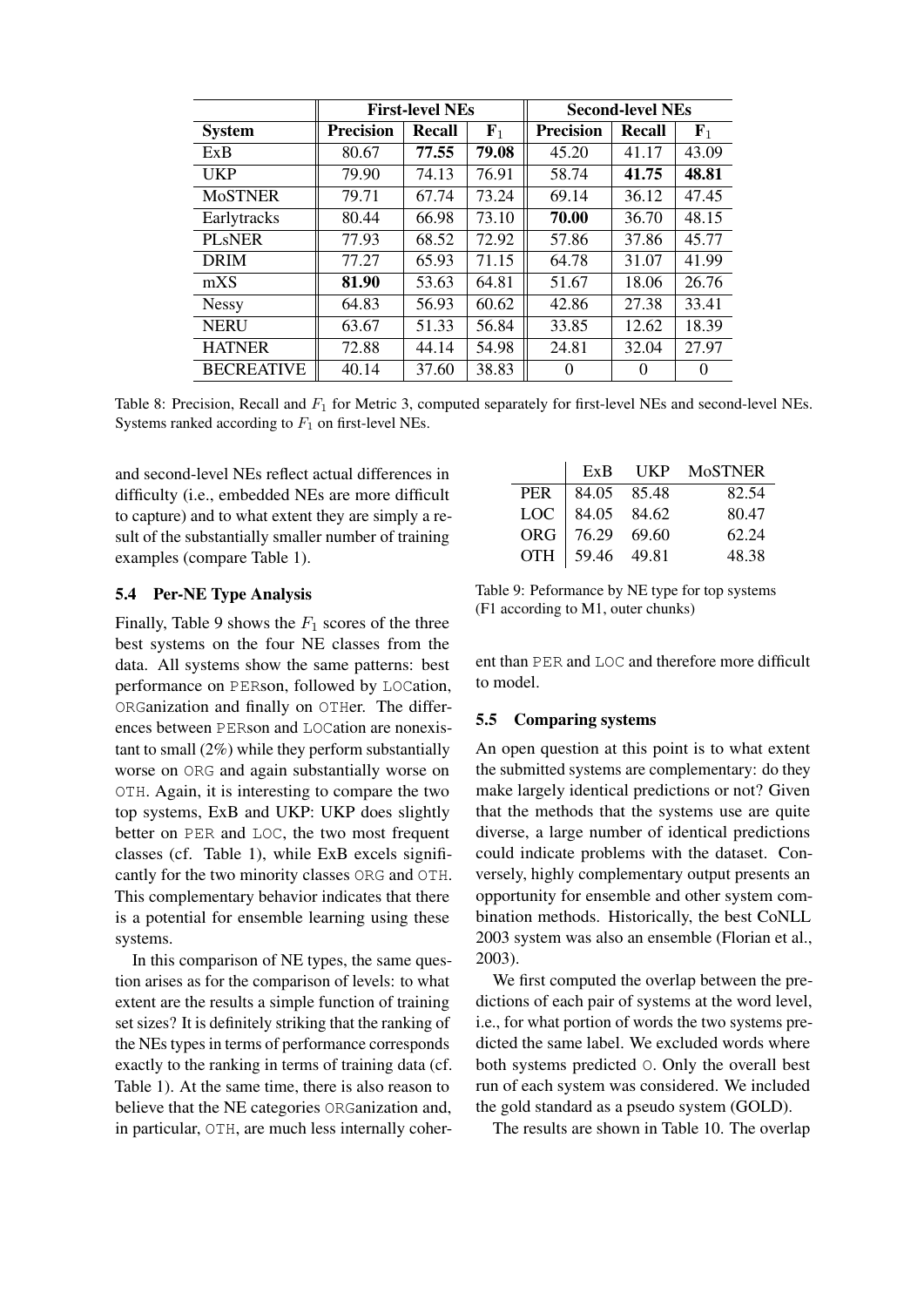|                     | UKP                      | <b>Nessy</b> | <b>BECREATIVE</b>        | GOLD  | <b>NERU</b>     | ExB   | <b>DRIM</b> | mXS                      | MoSTNER | <b>PLSNER</b> | Earlytracks | <b>HATNER</b> |
|---------------------|--------------------------|--------------|--------------------------|-------|-----------------|-------|-------------|--------------------------|---------|---------------|-------------|---------------|
| <b>UKP</b>          | $\overline{\phantom{a}}$ | 0.447        | 0.317                    | 0.594 | 0.406           | 0.561 | 0.542       | 0.448                    | 0.578   | 0.613         | 0.568       | 0.389         |
| <b>Nessy</b>        | 0.447                    |              | 0.316                    | 0.419 | 0.406           | 0.457 | 0.503       | 0.441                    | 0.465   | 0.466         | 0.487       | 0.446         |
| <b>BECREATIVE</b>   | 0.317                    | 0.316        | $\overline{\phantom{m}}$ | 0.292 | 0.286           | 0.316 | 0.333       | 0.312                    | 0.343   | 0.344         | 0.343       | 0.299         |
| GOLD                | 0.594                    | 0.419        | 0.292                    |       | 0.392           | 0.614 | 0.525       | 0.418                    | 0.556   | 0.558         | 0.553       | 0.361         |
| <b>NERU</b>         | 0.406                    | 0.406        | 0.286                    | 0.392 | $\qquad \qquad$ | 0.431 | 0.442       | 0.426                    | 0.432   | 0.443         | 0.442       | 0.448         |
| ExB                 | 0.561                    | 0.457        | 0.316                    | 0.614 | 0.431           |       | 0.550       | 0.460                    | 0.578   | 0.572         | 0.576       | 0.406         |
| <b>DRIM</b>         | 0.542                    | 0.503        | 0.333                    | 0.525 | 0.442           | 0.550 |             | 0.506                    | 0.574   | 0.572         | 0.605       | 0.481         |
| mXS                 | 0.448                    | 0.441        | 0.312                    | 0.418 | 0.426           | 0.460 | 0.506       | $\overline{\phantom{m}}$ | 0.491   | 0.499         | 0.503       | 0.486         |
| <b>MoSTNER</b>      | 0.578                    | 0.465        | 0.343                    | 0.556 | 0.432           | 0.578 | 0.574       | 0.491                    |         | 0.610         | 0.619       | 0.437         |
| PL <sub>s</sub> NER | 0.613                    | 0.466        | 0.344                    | 0.558 | 0.443           | 0.572 | 0.572       | 0.499                    | 0.610   |               | 0.595       | 0.453         |
| Earlytracks         | 0.568                    | 0.487        | 0.343                    | 0.553 | 0.442           | 0.576 | 0.605       | 0.503                    | 0.619   | 0.595         |             | 0.447         |
| <b>HATNER</b>       | 0.389                    | 0.446        | 0.299                    | 0.361 | 0.448           | 0.406 | 0.481       | 0.486                    | 0.437   | 0.453         | 0.447       |               |

Table 10: Pairwise word-level overlap of system predictions



Figure 1: Heat map for pairwise system overlap

is relatively low: only a handful of comparisons yield an overlap of more than 0.5. We visualize the system comparisons as a heatmap in Figure 1. We see that BECREATIVE is very dissimilar to all other systems (it did not make any predictions for second-level NEs), while Earlytracks and MoST-NER have a comparatively high overall similarity to other systems (i.e., they produce a kind of "consensus" annotation). These two systems have also been clustered together, which may be related to the fact that they both use CRFs as their learning framework. Similarly, PLsNER and UKP, which are both based on neural networks, are also grouped together. The overall best system, ExB, has been grouped together with the gold standard.

Overall, these results look promising regarding future work on system combination. Without running a full-fledged analysis, we gauged the concrete potential by performing two simple analyses. The first one follows up on the per-level results from M3 (cf. Table 8), where we found that ExB and UKP show the best results for the first and the second level, respectively. Simply combining the ExB first level with the UKP second level yields a

new best system with  $F_1$ =77.03 (M1), a further improvement of ∆F=.65 over ExB's previous result (cf. Table 6. The improvement notably is gained in precision (79.40 compared to 78.07) while recall stays about constant (74.79 compared to 74.75).

Finally, we computed an upper bound for the recall of an ensemble of the current systems. We performed this analysis because the fact almost all systems have a lower recall than precision (the best system has a recall of almost 75%, but the median is just at 63%) could be interpreted as an indicator that the corpus annotation is inconsistent or extremely difficult to recover automatically. However, when computing how many NE chunks in the gold standard are found by any of the systems, we determined that an oracle with access to all systems can cover 89.5% of the NE chunks. We take this result as an indication that there are no serious problems with the corpus, and that innovative strategies can hope to substantially improve over the current recall level.

#### 6 Concluding remarks

In this paper, we have described the GermEval 2014 Named Entity Recognition shared task which extends the setup of traditional NER with morphologically motivated subtypes and embedded NEs.

The 11 submissions we received span a wide range of learning frameworks and types of features. The top systems appear to combine expressive machine learning techniques appropriate for the task (sequence classification and neural networks) with features that support intelligent generalization, notably encoding semantic knowledge.

The systems already achieve reasonable predictions on the dataset, in particular for precisionfocused scenarios (median precision 76.7%, me